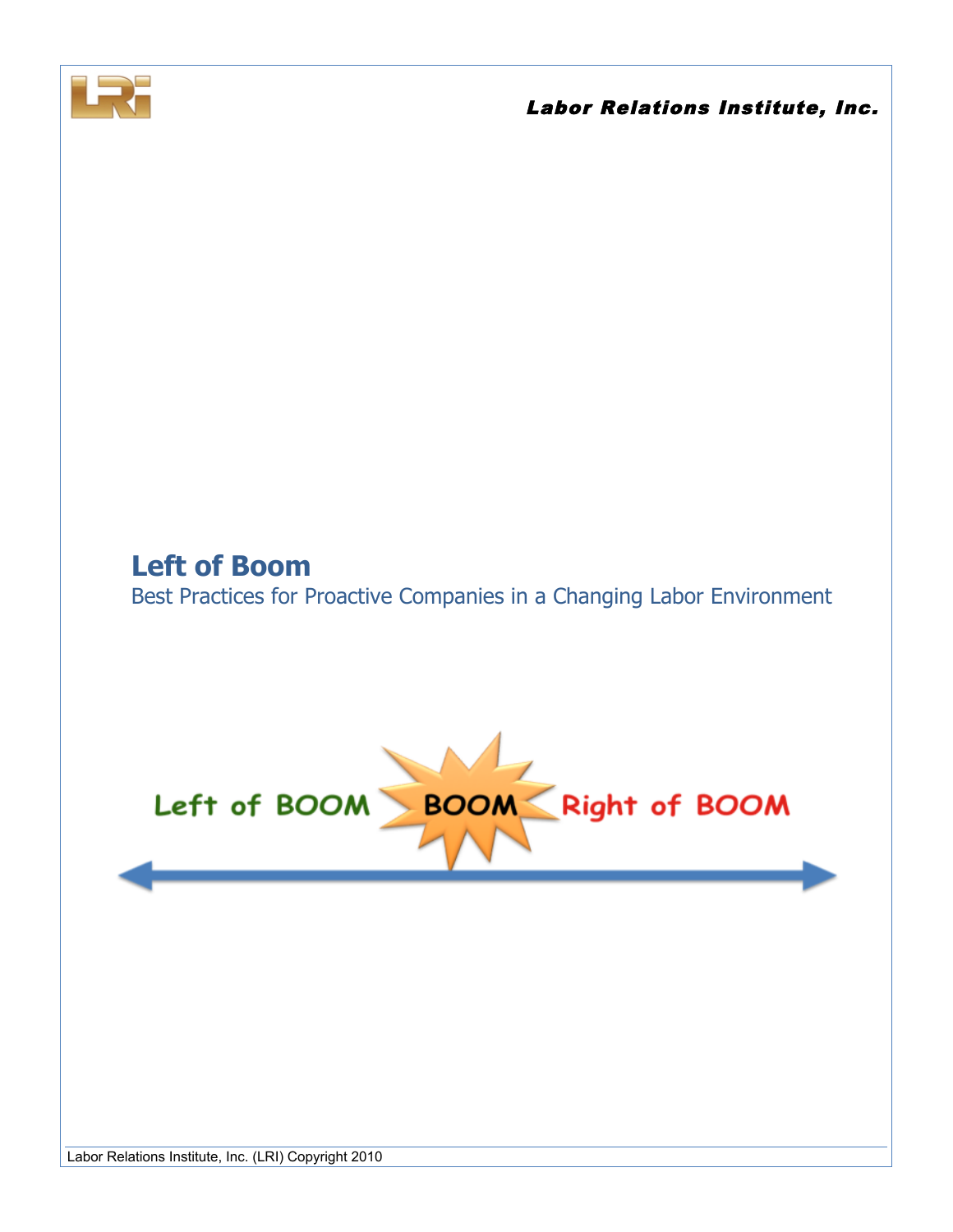

### **Left of Boom** Best Practices for Proactive Companies in a Changing Labor Environment

*By Phillip Wilson, President and General Counsel, LRI1*

You've seen the video on TV or YouTube.

A patrol of U.S. military vehicles rumbles along a mountainous road. Suddenly the road erupts. A bubble of earth and debris is hurled upward. The huge armored vehicle is tossed like a toy into a ditch, engulfed in a ball of flames.

The rest of the patrol screeches to a halt. Soldiers spill out in a desperate effort to try to catch the renegade insurgent who triggered the road-side bomb (the military calls them "improvised explosive devices" or "IEDs" for short).

The tug-of-war between U.S. forces in Iraq and Afghanistan and the insurgents bent on disrupting U.S. patrols with IEDs has been a constant game of "move, counter-move."



- Our military finds ways to defeat the early microwave triggering devices for the bombs the insurgents create more sophisticated triggers.
- We figure out how to defeat the new cell-phone driven triggers the enemy starts employing infrared triggers.
- We begin using thermal detonation devices extended in front of vehicles to set off the IEDs' infrared triggers before the vehicle is upon them – the insurgents begin separating the triggers from the explosives so they

**"You%can't%armor%your%way% out of this problem."** 

**Army%Brigadier%General**

!!!!!!!!!!!!!!!!!!!!!!!!!!!!!!!!!!!!!!!!!!!!!!!!!!!!!!!

- explode under the intended vehicle. We are effective at jamming most radio-driven triggers  $-$  the
- enemy begins "dumbing down" the triggers by using pressure plates or simple wires strung under the rocks and debris of the landscape.
	- We begin to place heavier armor on our vehicles  $-$  the insurgents increase the explosive power of the IEDs.

It became apparent early in the Iraqi conflict that this cat-and-mouse game could go on indefinitely. In the words of one General, "you can't armor your way out of this problem." To deal more effectively with the problem, the military created the Joint Improvised Explosive Device Defeat Organization (JIEDDO in the typical military "shorthand").

In analyzing the problem, a terminology was created to label the sequence of events leading up to an IED encounter, through the results of the explosion, and to the actions and reactions after the explosion. All of the timeline leading up

<sup>&</sup>lt;sup>1</sup> I'd like to thank Nadir Muwwakkil who first introduced me to the concept of "Left of Boom" and its application as a business idea. In addition, this paper is dedicated to the thousands of men and women around the world who put their lives at risk for their country every single day. I'd especially like to thank John Olson (our very talented "quant" guy and resident Excel Jockey) and my Nephew Eliot Carmichael who each served multiple tours in the Middle East. Thank you.

Labor Relations Institute, Inc. Copyright 2010 1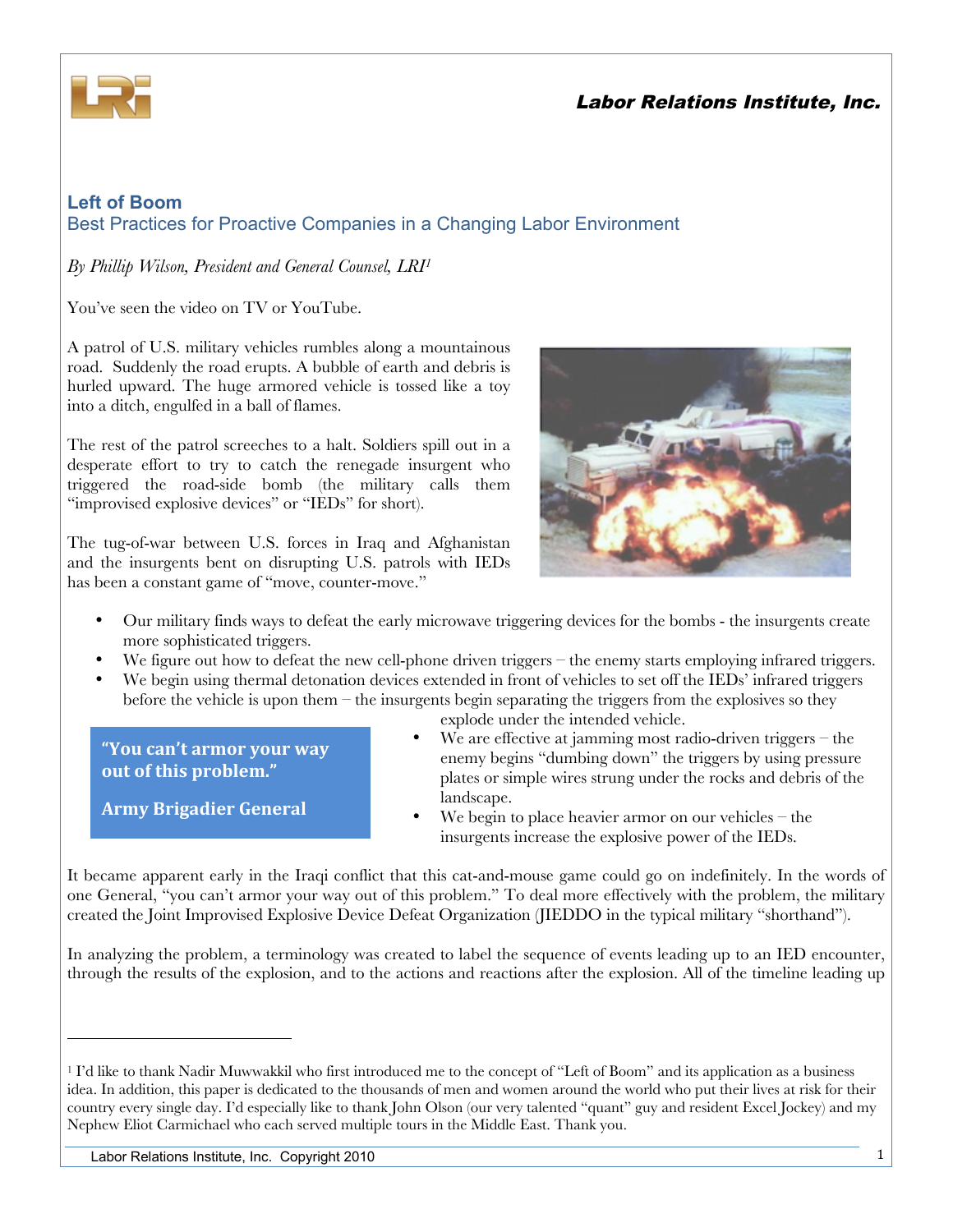

to the actual explosion is called "Left of Boom," the explosion itself of course being the "Boom," and all of the postexplosion actions being "Right of Boom."2

Early strategies dealt with the explosion of the device and the immediate actions and responses to each incident, from "Boom" to "Right of Boom." The cat-and-mouse game described above focused on that small window in the timeline from just before "Boom" (when a convoy or patrol arrived near the location of the emplaced IED) and the immediate aftermath, or "Right of Boom".

It quickly became apparent that in order to effectively defeat the enemy, they had to turn "Left of Boom," moving backwards in time from:

- who planted and/or triggered the bomb, to
- who recruited the person who planted the bomb, to
- who built the bomb, to
- where did the bomb-making parts come from, etc.



In other words, "Left of Boom" focuses on disrupting the bomb chain long before it can be emplaced and detonated.

While it is important to the lives of American soldiers to focus on "Right of Boom" issues, such as more heavily armored vehicles and better detection and trigger-jamming techniques, the only way to diminish and eradicate the threat is to focus on attacking the network that produces the bombs and the bombers. "We should focus less on the bomb than on the bomb maker," stated Brigadier General Joseph Votel, the first JIEDDO Director, arguing that the effort had to move "Left of Boom."

It became increasingly clear to those thinking about "Left of Boom" that the bomb maker was the "disproportionately valuable" person in the terrorist chain because of his technical skill. Taking out skilled bomb makers remains vitally important to stopping the IED network from emplacing IEDs. Bomb makers build the devices and troubleshoot emplacements that failed in an attempt to counter the military's counter measures. Of course, the bomb makers are never near the actual detonation of a bomb, so waiting until the explosion is way too late to deal with the bomb maker.

It became obvious that the network had to be attacked long before the bombs were in place if deterrence was to be effective. The strategies that were (and still are) effective in Iraq and Afghanistan include:

> • Investigation: There is now a large group of essentially "crime scene investigators" who conduct complete investigations of every bomb blast, including finger print analysis, study of the detonators, study of the circuitry used and the chemical makeup of weapons. The point of this research is not only to understand

### **Key "Left of Boom" Tactics**

- **Investigation**
- **Pattern%Recognition**
- **Disrupt the Network**
- **Engage the "Enablers"**
- Reduce Leverage Points

how the devices are being made but also to track down the bomb makers. These teams are responsible for

!!!!!!!!!!!!!!!!!!!!!!!!!!!!!!!!!!!!!!!!!!!!!!!!!!!!!!!

<sup>2</sup> Much of the information about "Left of Boom" and the struggle with fighting IED attacks comes from a series of articles in the Washington Post written by Rick Atkinson. I highly encourage you to order the articles, which are now available as an electronic download on Amazon. You can find a link directly to the article[s here a](http://www.amazon.com/Left-Boom-Struggle-Roadside-Afgthanistan/dp/B000WYZ7VQ/ref=sr_1_1?ie=UTF8&s=books&qid=1267557669&sr=8-1)nd on our webpage http://LRIonline.com/leftofboom.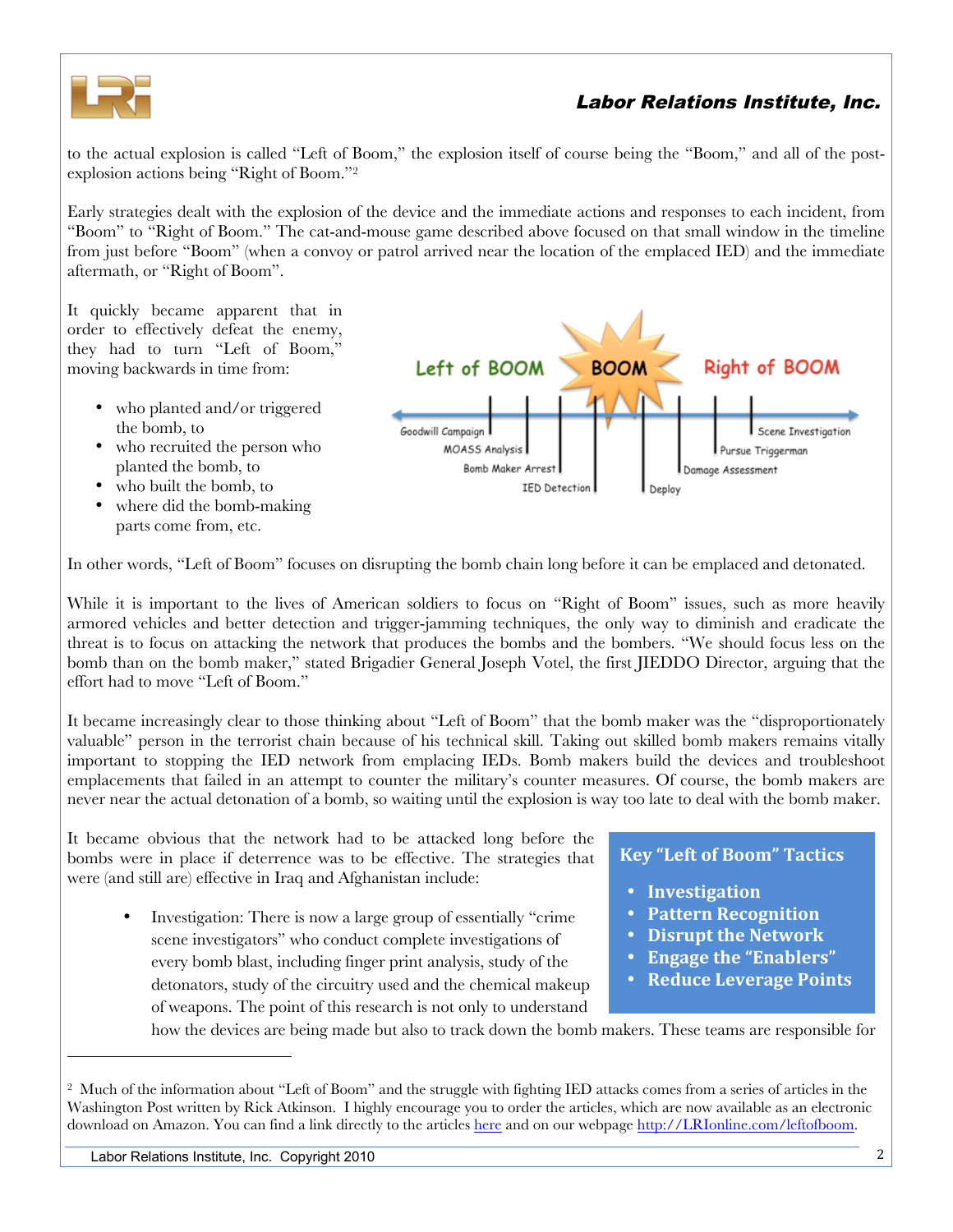

numerous arrests and kills of bomb makers. They have tracked down the critical, "higher in the chain" bad guys instead of the less important emplacers of the IED devices.

- Pattern recognition: All data points possible are collected from each and every IED detonation in the theater into what is called "MOASS" or Mother of all Spread Sheets. That spreadsheet is what the military uses to recognize patterns of where bombs are emplaced, what times they are emplaced, how they are detonated and other data points. This creates a robust database to help predict and potentially interdict IEDs before they go off.
- Disrupt the network: The military monitors, arrests, interrogates, and then turns over any members of the network to the Iraqi or Afghani governments for criminal prosecution. This allows them to know where to watch and how to interdict emplacers. Finally, it helps the military to stop and destroy delivery of key bomb making components.
- Engage the "enablers": The military has learned so much about how and where emplacements happen they can target and engage community leaders in areas most likely to produce bombs or emplacers. This reduces the capacity of the bombing network to deploy devices and increases the likelihood that emplacers or bomb makers will expose themselves to the military out of stress or frustration.
- Reduce leverage points: Winning "hearts and minds" in the community is not only critical to getting the community to turn over insurgents to the U.S. military, but also encourages them to directly attack insurgents in their own community.

By focusing more heavily on "Left of Boom" the military has made it much more difficult for the bomb-making networks to do their dirty work. But it has not stopped the attacks. This is a very important lesson about Left of Boom. No "silver bullet" will stop these insurgent networks from doing damage. A holistic strategic approach is key.

"Right of Boom" is easy. Every fiber of human nature wants to respond to the "Boom." The problem with "Right of Boom" is that it allows the networks to become effective in the first place.

Hindsight is 20/20. During the initial invasion of Iraq, the U.S. military could have substantially reduced the impact of IED attacks today. Substantial amounts of bomb material were buried – and in some cases even ignored - in the rush to take Baghdad. This material is being used today to kill American soldiers.

The American military was really not planning for an insurgency. Instead it planned for a more traditional battle against an organized military force. Much of the initial planning failed to attack the real enemy. In many ways the initial attack gave the "real" enemy heavy advantages over the U.S.

While it is hard to imagine a "successful" outcome for the insurgency, they have effectively disrupted U.S. military

operations. If the U.S. forces had focused more heavily on "Left of Boom" strategies, particularly before the insurgency really got legs, the American military could have stopped the insurgency in its infancy. Instead, today it deals with a mature and deadly enemy.

### **LESSONS FROM MILITARY STRATEGY**

Military strategy is a useful model for dealing with thorny, complex, and high-stakes situations. It informs our work. For example, the OODA Loop - developed by Colonel John Boyd during the Korean War - helps

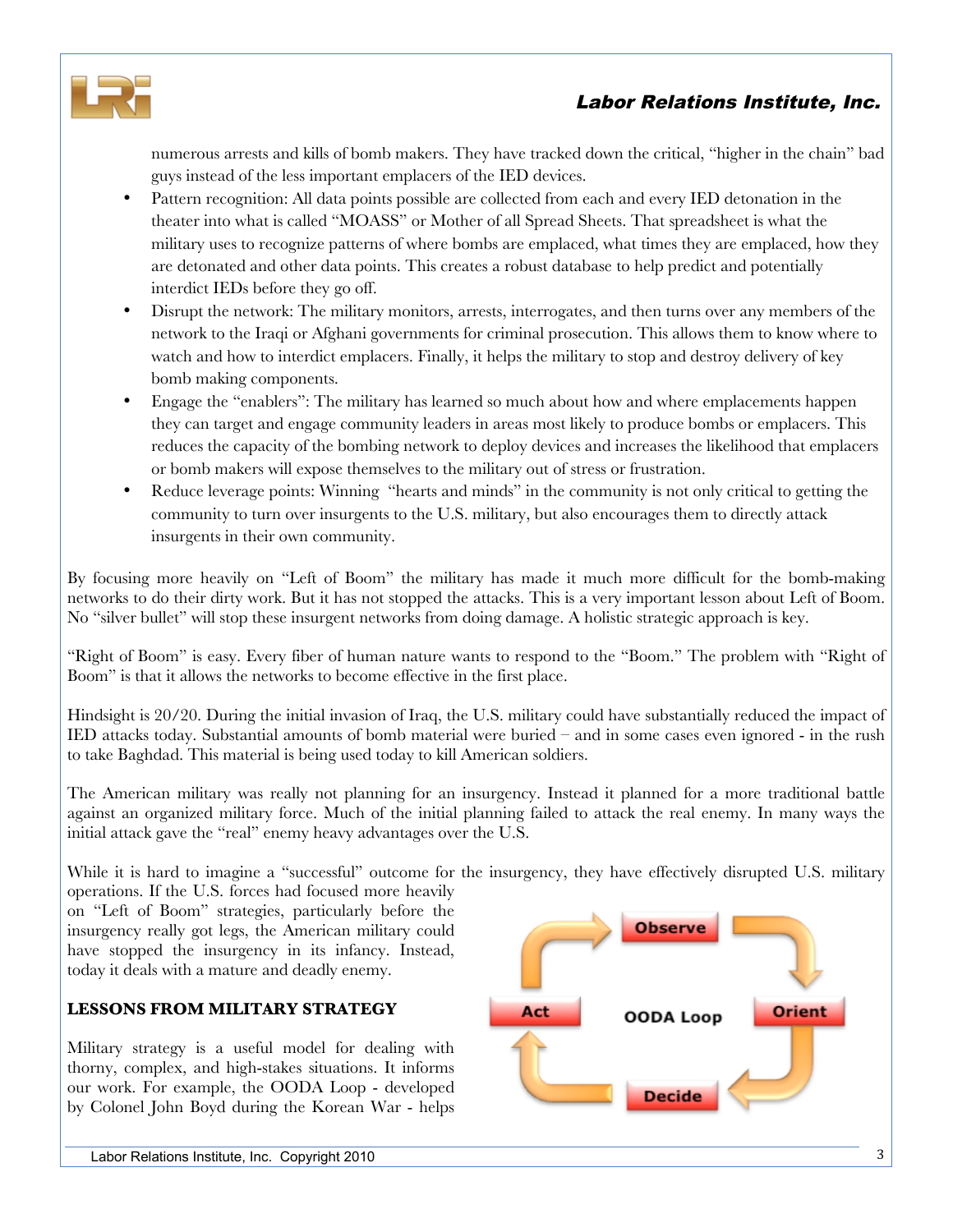

us understand the importance of quick execution and getting "inside your opponent's loop." Success follows speed, an important lesson in military conflict and in life.

If there is any silver lining in war, it is that society can learn important lessons that it can apply in other fields. Hopefully we can learn ways to avoid war in the future.

One can take the comparison between negative employment events or union organizing and insurgent networks too far. After all, unions preposterously call consultants like me "corporate terrorists!" Nevertheless, from a strategic standpoint, there are similarities in the underlying strategies of a guerilla insurgency and a union organizing campaign. There is much to be learned from effective military strategies to develop business strategies to respond to attacks by outside "forces."

### **"BOOM" IN THE WORKPLACE**

I define "Boom" in the business workplace as a significant negative event. This could mean a lawsuit, a regulatory complaint, a fight or other disruption. We will focus primarily on a union organizing drive as the "Boom" event.

The analogy with military forces and IEDs does break down with all but the most sophisticated employers at one crucial point. The military is a single organization with deep and wide experience dealing with IEDs. Every individual encounter is a learning experience. The lessons learned and strategies devised are dispersed across the network by the JIEDDO. Every military convoy or patrol benefits from these learnings. As General Votel put it, "I've got the greatest testing ground in the world in Iraq."

Businesses rarely have similar opportunities to share experiences. Look at it this way: each business is like an individual military convoy or patrol of a different army. The experiences and difficulties faced by that patrol stay within the patrol, and are not spread to all other military units (i.e. businesses) across the country. Until a "Boom" event occurs within a company, its defenses (or lack thereof) are based more on theory than rooted in experience.

Sometimes a company has multiple locations or facilities spread across a wide geographical area. In these cases, it is possible that the experiences of dealing with "Boom" events happening at one location might be transferred across the company. But there are no guarantees that it will. Because "lives are not at stake" (as in the military), such experiences are often handled within a facility, and local managers may attempt to hide or diminish the scale of the problem, hoping to protect their reputation and job. This is just a reality of the "politics" of business.

There are two key lessons here.

First, companies that grow from negative experiences foster what [Peter Senge calls a "learning organization."](http://www.amazon.com/Fifth-Discipline-Practice-Learning-Organization/dp/0385517254/ref=sr_1_1?ie=UTF8&s=books&qid=1270141287&sr=1-1) If upper management nurtures an environment where middle-managers and front-line supervisors and employees are encouraged to bring mistakes and "failures" to light in a manner that protects each individual and promotes learning across the company, the company is protected from losing the value of lessons learned.

**LRI has been singularly focused on** the "Boom" of union organizing **events for over 25 years. Our methodologies,%consulting%** services and tools are tested and **have been constantly refined in over 10,000 organizing campaigns.** 

Second, when you find a body of knowledge developed from hundreds or thousands of similar experiences, you should do all you can to tap into that resource. This is how to move beyond theory or limited experience and to tap into the deep and wide experiences of others. LRI has been intimately involved in all aspects of the "Boom" of union organizing events for over 25 years. Our methodologies, consulting services and tools are tested and have been constantly refined in over 10,000 organizing campaigns.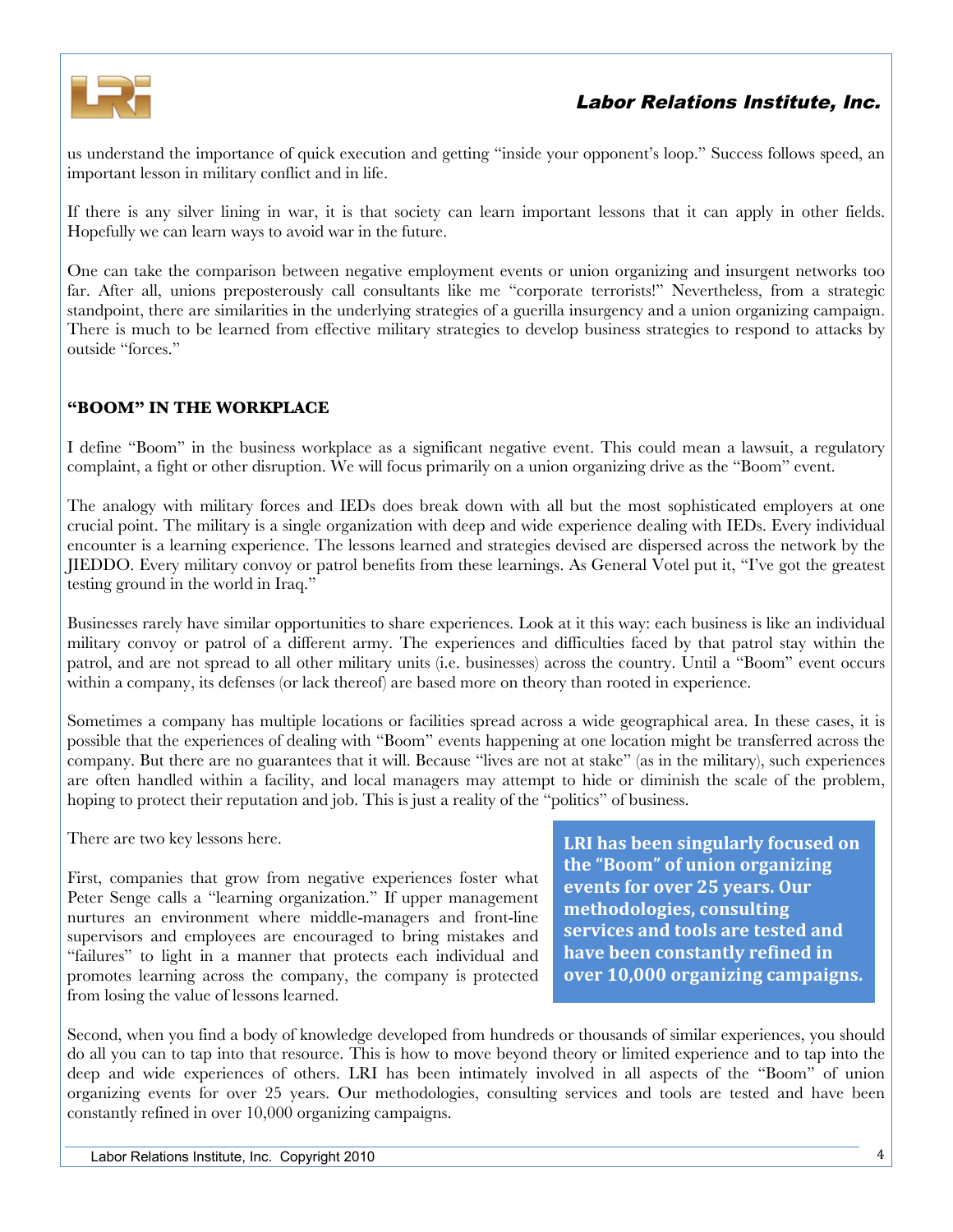

Workplace "Boom" events can be incredibly disruptive not only to the business, but also to the lives of the people that work inside that company. It's not uncommon for people to experience a significant emotional impact, physical health impacts, and in extreme cases even violence (whether physical or psychological) due to the stress that occurs during union organizing events.

These "Boom" events can cause significant damage to a company. There are legal costs and consulting fees. These events often lead "Right of the Boom" to reduced productivity, quality problems, and customer service issues. Added up this can result in loss of business and – in today's highly competitive marketplace - sometimes even business failure.

Because these "Boom" events are so important to a company, it is useful to think about them the same way that the military thinks about the IED attacks in Iraq. Union organizers are in many ways comparable to the insurgent networks that attempt to disrupt the U.S. military in Iraq.

Union organizers often describe their goal as to disrupt and create fear and a division between employees and their employer. If they cannot convince employees to organize internally, they will often engage in corporate campaign tactics to destroy a target company or cause such significant damage to that company that it will give in to union demands. These events can often seem to come out of nowhere and are purposefully intended to increase conflict and emotional stress in the workplace.

### **"RIGHT OF BOOM" IN THE WORKPLACE**

The concept of "Right of Boom" in the workplace refers to the idea of responding to a negative workplace event after it happens. While we argue that most effort should be paid to "Left of Boom" activities, there are critical activities that should take place "Right of Boom." These tactics will minimize damage of negative events.

#### **"Right of Boom" Strategy: "Firewall" Defense**

The first "Right of Boom" activities we teach our clients are "firewall" techniques. These techniques are designed to respond at the earliest possible notice of



union organizing activity. The strategy is to counter the emotional and usually inaccurate information used by organizers. Instead you want to get employees focused on the facts and  $-$  if possible  $-$  reverse the emotional energy against the union. As an example, if a company announces a layoff and this results in union organizing activity, a "firewall" technique would be to respond to the union organizing activity by:

- Holding employee meetings
- Showing a video about union cards
- Handing out warranty coupon books
- Pointing people to websites that educate employees about unions
- Providing training for supervisors about how to answer questions
- Distributing handouts, fliers or posters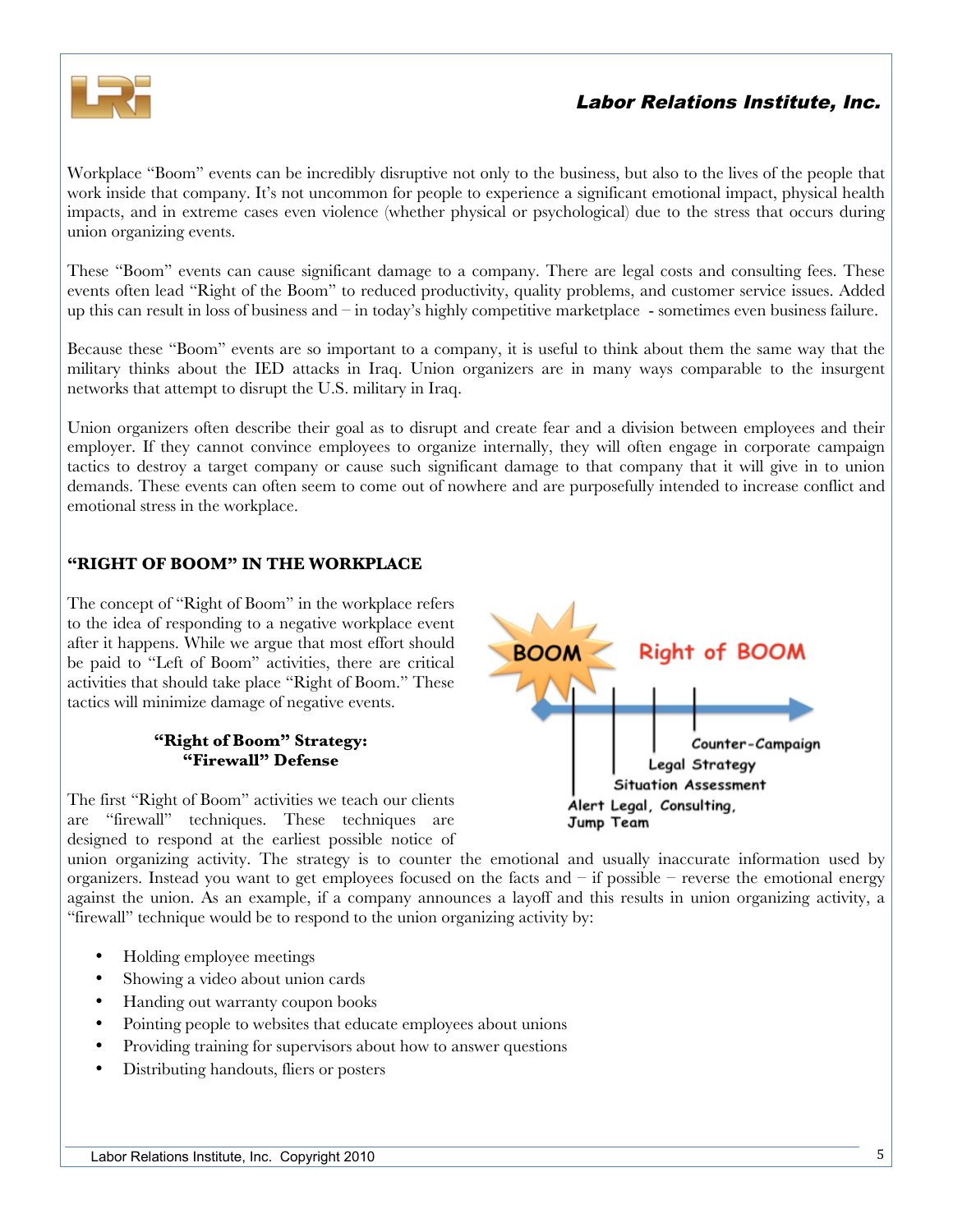

These techniques (sometimes called "pushback" techniques) are often marketed as proactive measures by consultants and attorneys. But these are "Right of Boom" techniques and are not proactive. This is not to say that "pushback" tactics aren't useful or necessary. But if you understand the Left of Boom/Right of Boom framework, it is clear that a response to organizing activity after it begins is not proactive. It does not prevent the organizing activity from occurring in the first place. An employer is more prepared by having supervisors and managers that are taught "firewall" techniques, but they are not in any real sense more protected from organizing attempts by doing so.

#### **"Right of Boom" Strategy: Legal Defense**

Your legal strategy can also provide some important protection to the company "Right of Boom." Some of the strategies that might be employed after a card-signing event include:

- Unit determination issues (we do teach clients to use this as a "Left of Boom" tactic by rearranging the way you do work to reduce the likelihood of a campaign gaining traction in the first place and to limit the union's ability to "peel and stick" its preferred bargaining unit).
- Election details, including length of the campaign.
- Review of employee communications to prevent the filing of unfair labor practice charges.
- The defense of unfair labor practice charges.
- Preparing a legal defense for unfair labor practice charges, election objections or other legal matters related to the organizing event.

These legal strategies, while not proactive, are definitely important. At the point where a company is involved in an organizing event, many cases are won or lost based on the effectiveness of these legal strategies.

### **"Right of Boom" Strategy: Counter-Organizing Campaign**

Your counter-organizing campaign strategy is also "Right of Boom." To effectively respond to organizing activity, a company needs to have a campaign strategy mapped out in advance. This is particularly true in an environment where union elections are likely to be compressed. While it's beyond the scope of this white paper, we have written extensively about how campaigns will be won and lost in a compressed election environment. See our *[How to Win \(and Prevent\) a](http://lrionline.com/free-stuff/white-papers/win-5-day-election-white-paper)  [Five Day Election](http://lrionline.com/free-stuff/white-papers/win-5-day-election-white-paper)* white paper for additional detail. Your campaign strategy could include:

- Preparation of communications, especially pre-planned and pre-staged communication items (we call this a "Campaign in a Box").
- An employee-centered website for communications.
- Supervisory or Jump Team<sup>TM</sup> website with campaign materials.
- Video presentations.
- Issue identification and response strategies.
- Direct communication with employees through a consultant.
- Response strategies to defend against union communications.

These techniques are vitally important if a company plans to win its election or to turn back a card-signing event.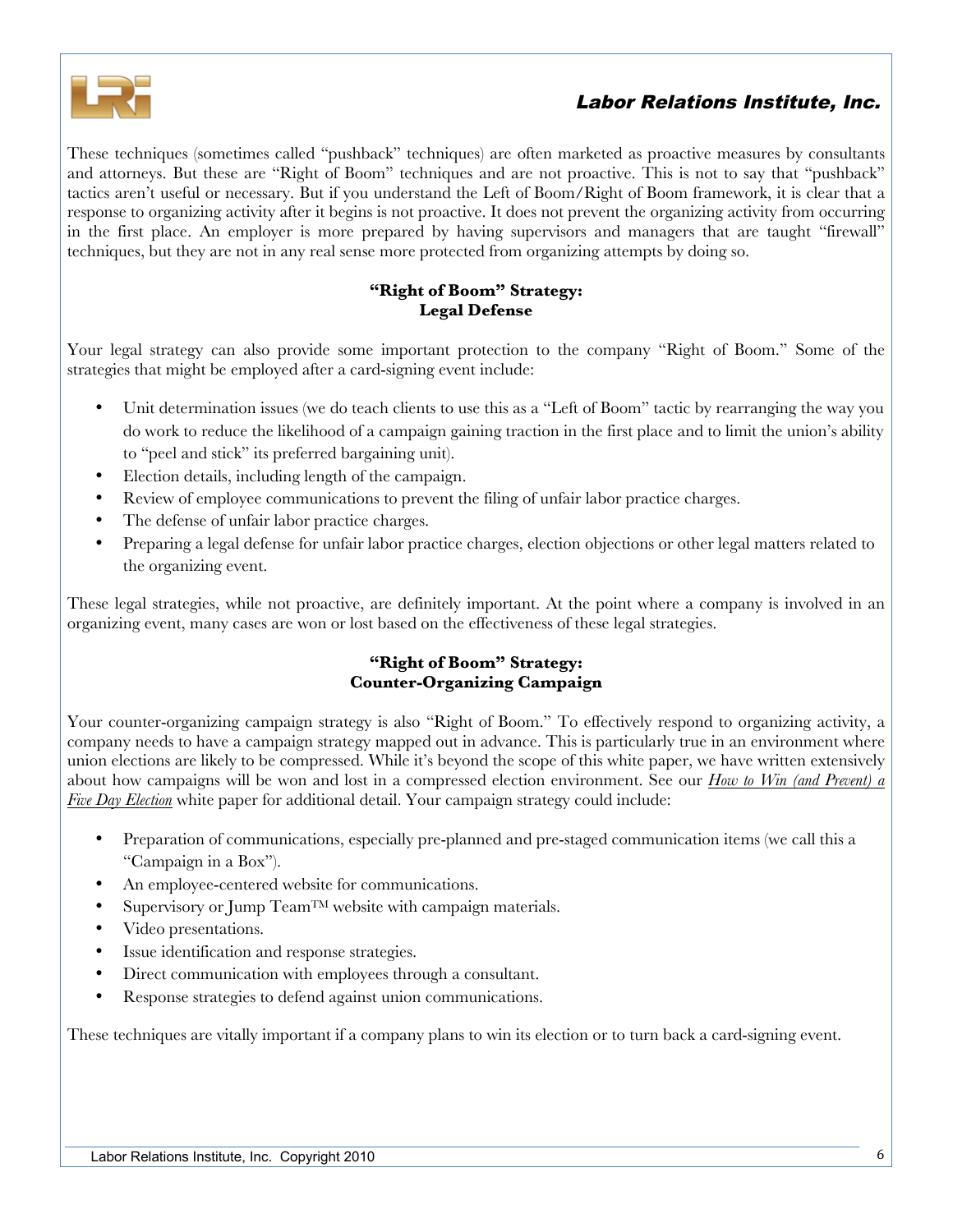

### **"Right of Boom" Strategy: PR or External Communication Campaign**

An effective PR or communications campaign can be crucial to help sway both public and internal opinion, especially in the face of union disinformation strategies. Elements of a solid campaign can include:

- PR response and damage control.
- Identifying and establishing a communication team.
- Establishing a communication protocol.
- Creating a media kit and position statements on anticipated issues.
- Website or web reputation management.

These tactics are designed to limit the damage of union corporate campaign type activities. In any organizing event, a company should anticipate these types of media events. This is increasingly true in today's rapid-fire news cycle.

### **"RIGHT OF BOOM" RESULTS**

Companies involved in organizing campaigns today lose 7 out of 10 times unless they utilize most of the strategies outlined above. Our clients who use these strategies win about 9 out of 10 times. Just as in Iraq, it is vital to have a strong "Right of Boom" strategy for those occasions where the "Left of Boom" strategies do not stop the boom from happening. However, "Left of Boom" teaches that it is better to avoid these campaigns altogether.

It is a huge mistake to believe that pre-planning the above activities is employment of a "Left of Boom" strategy. Soldiers are trained on the exact steps to take at the explosion of an IED (including how to exit their vehicles, give emergency first aid to any injured, pursue the possible bomb trigger-man still hiding behind rocks or buildings, etc.). Similarly, your supervisors and leadership team need to be effective at "Right of Boom" actions to mitigate the damage and attempt to take the offensive. But – this training is not a "Left of Boom" activity or strategy!

### **"LEFT OF BOOM" IN THE WORKPLACE**

How do you disrupt the "Network" that leads to the "Boom" events in your workplace? The most important part of this paper is not just the philosophy of "Left of Boom," but its application in your company's employee relations strategy. Just like the Iraq IED scenario, it is very common for companies to place most of their attention and investments "Right of Boom." Also, like the IED example, your return on investment is likely to be much greater if you focus "Left of the Boom."

The cornerstone of a "Left of Boom" strategy is creating a positive workplace. All of the negative employment events that we've discussed, and especially union organizing events, almost always begin in an employment environment where there is a lack of affiliation with the company. In order for one of these boom events to get any traction, there must be a fertile environment.

**The cornerstone of a "Left of Boom"** strategy is creating a **positive workplace. Union organizing events almost** always begin where there is a **lack of affiliation with the** company. In order for one of these "boom" events to get any **traction, there must be a fertile environment.**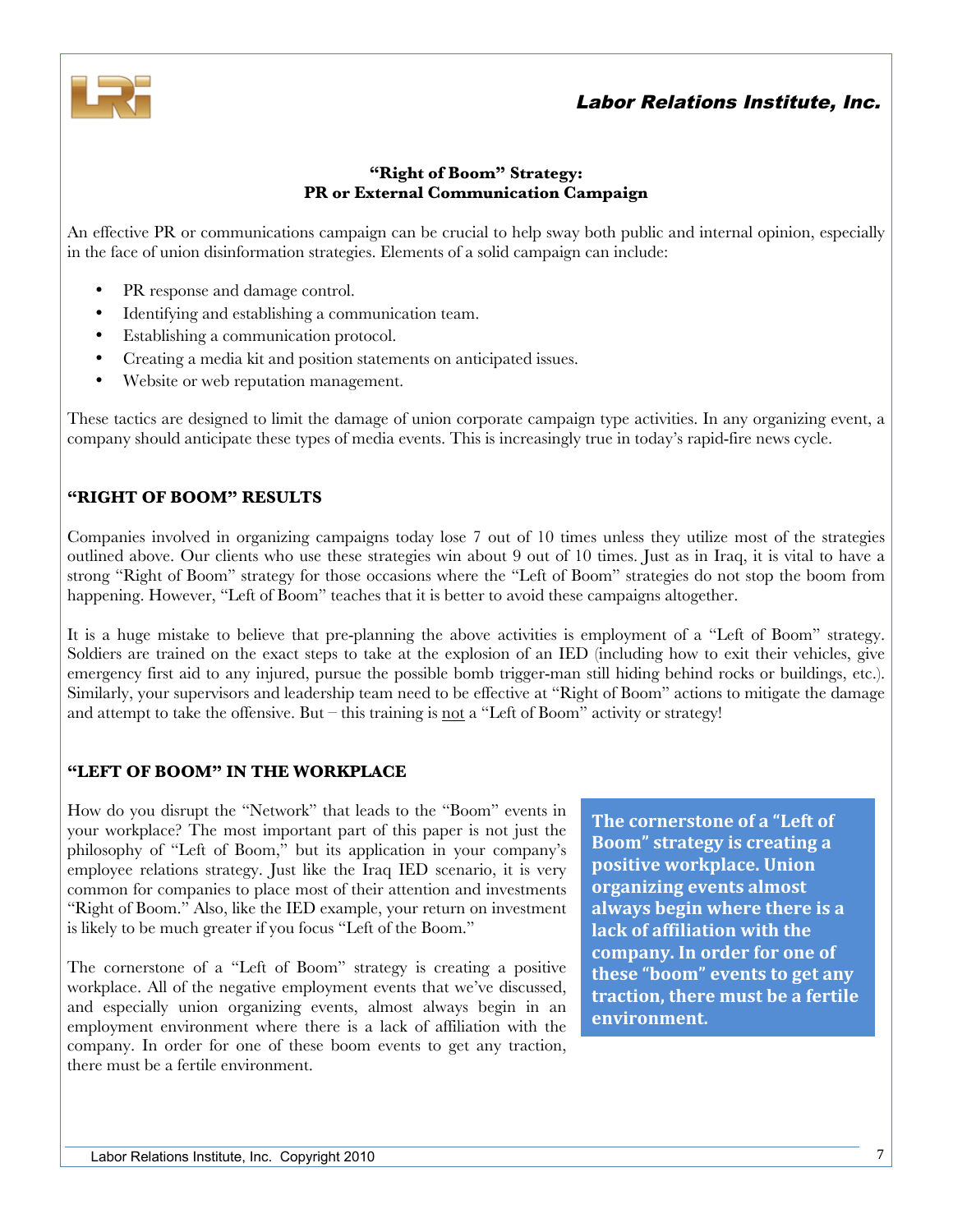

Much like the environment in Iraq is conducive to the insurgency, a negative work environment is conducive to union organizing events. Thus the crucial element of a "Left of Boom" strategy is to eradicate the issues that give rise to the negative workplace environment in the first place.

Comparing the situation to that in Iraq or Afghanistan, it helps to identify the activities or events that create the proper environmental conditions for the insurgency. As an example, a big part of the Left of Boom strategy in Iraq is the winning of hearts and minds in the communities of Iraq. There are numerous public works projects and other partnerships with local schools and religious leaders that create a positive impression of the U.S. military, and also create a community that is more willing and able to stand up for itself and to reject insurgent elements within.



A similar situation occurs inside companies. There are always going to be negative pockets of employees in any organization. The trick is to make sure that those groups remain isolated and to some extent are even rejected by the rest of the organization. It should be uncomfortable and isolating to be a negative voice in your work environment. This is not to be "mean" to that individual or group, but simply highlights that their experience of the employer is uncommon. Most employees in the organization should see the employer as kind and supportive of co-workers.

### **KEY "LEFT OF BOOM" STRATEGIES**

There are a number of practical strategies you can employ to create the proper work environment. We have published several recent white papers that deal with some these in more detail (see our list of white paper[s here\).](http://lrionline.com/free-stuff/white-papers)

#### **"Left of Boom" Strategy Number One: Create a Net Promoter Culture**

Bain Consulting has done some fascinating research on customers as "promoters" for a company, and how the ratio of promoters to non-promoters creates a "Net Promoter Score" for a company and its products. This score is an indicator of the company's future performance. (For a quick overview of the research, g[o here.\)](http://resultsbrief.bain.com/videos/0402/main.html) 

Bain's work is devoted primarily to customer engagement. However, we have reached very similar conclusions in our employee engagement research. The key learning in the Bain research is that there is really only one measure that matters when it comes to customer engagement: whether or not customers would tell their friends or acquaintances to do business with the company. Likewise, one of the key measures of employee engagement is whether or not your employees would recommend (or perhaps defend) the company to others.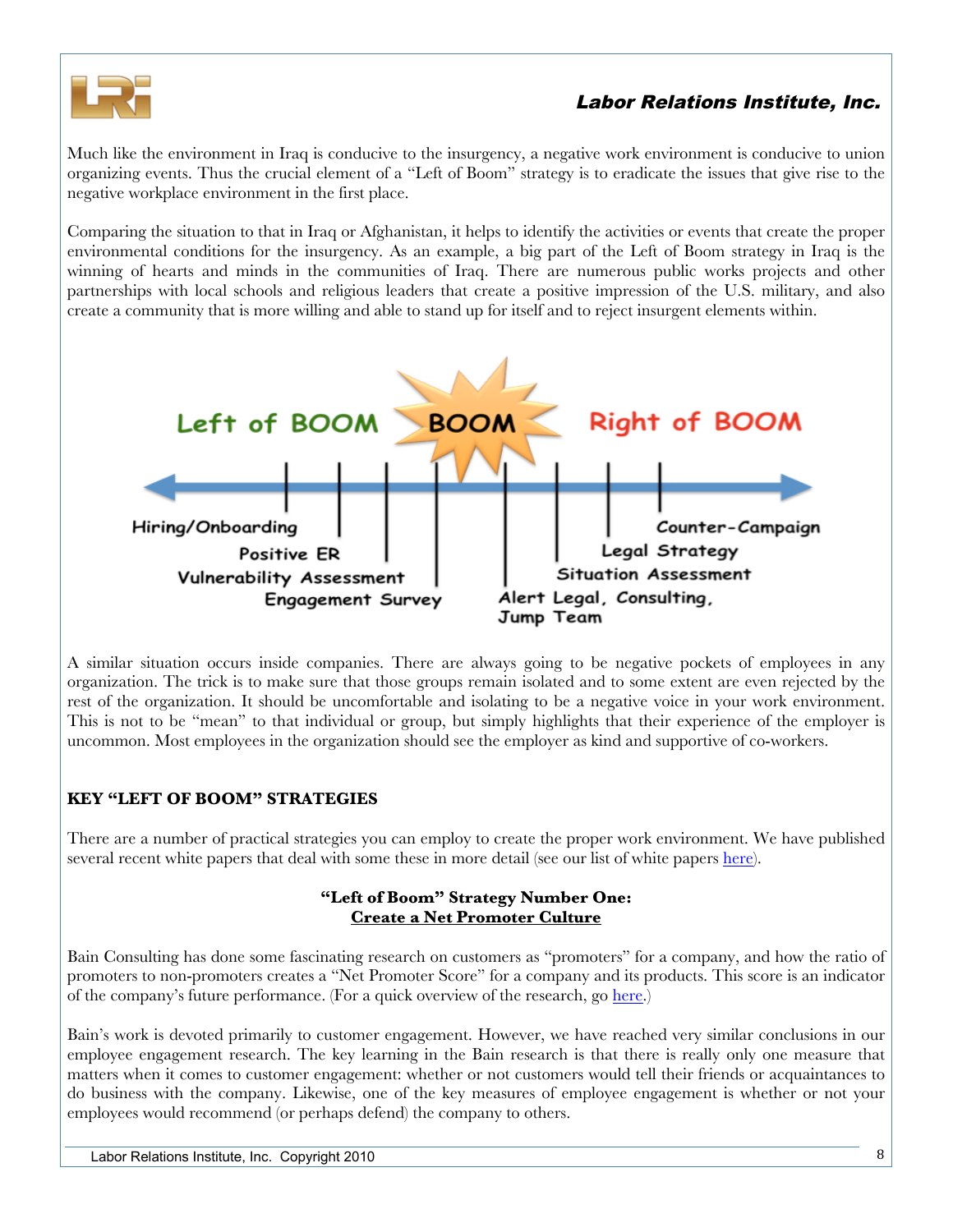

There are a couple of important implications of this research:

- 1. **You can leverage your employee satisfaction research by focusing on this promoter statistic.** Our Employee Satisfaction Surveys ask 3 specific statements related to net promoter score. It is also a key component of our Structured Interview Vulnerability Assessment process. You want to create a culture where your employees are active promoters of your organization, and where you are stressing projects and engagements that increase the number of employees who are promoters.
- 2. **If you have a lot of promoters in your organization, you disrupt the network of non-promoters (what we call net-detractors) of the organization.** In Iraq, you are more likely to find people who will engage in or support the insurgency in communities where they are surrounded by likeminded individuals (even if many of those individuals on their own would not take action in support of the insurgency). The same is true of the workplace. You do not want to create an environment where these negative people are surrounded by others who, even though they may not actively promote a union, would still not notify the employer if union activity was occurring around them. By focusing on creating a promoter environment you increase the probability that these promoters will notify the company if there is union organizing activity going on around them.

#### **"Left of Boom" Strategy Number Two: Engage Effective Employee Survey Research**

We perform our Employee Satisfaction Survey for companies across the United States. It is an ideal tool to identify early whether you have an employee relations problem at a particular location, and to map out a strategy for turning around a negative environment. The survey data also provides a great platform for discussing your company's employee engagement process. The key components of an effective employee engagement survey include:

- Make sure that you're asking net promoter questions (discussed above);
- Make sure that you are segmenting your survey data and remember there's no such thing as an average employee. See our Vulnerability Assessment white paper for an indepth discussion of this point; and
- Respond to the issues based on the most important groups. Again, focus on the key segments of employees who are "on the fence" about the company (what we call the "mushy middle") before you focus on other groups. Focus on moving those in the "mushy middle" into promoters of the company.

### **Key Left of Boom Strategies:**

- **1. Create a "Net Promoter" Culture**
- **2. Effective Employee Research**
- **3. Structured Interview Process**
- **4. Positive Employee Relations Training for Supervisors**
- **5. Hiring and On-boarding Process**
- **6. Enriched Employee Communication%Process**

#### **"Left of Boom" Strategy Number Three: Structured Interview Process**

We use a Structured Interview Vulnerability Assessment process in many of our client locations, particularly where an employee survey has identified that a location is internally vulnerable due to a poor employee engagement score. The Structured Interview process focuses on supervisors and helps to identify the following:

- It identifies key "nodes" in the informal communication network.
- It helps to identify the key influencers among employees.
- It helps us map a communication strategy on how to move opinion among a particular group of employees.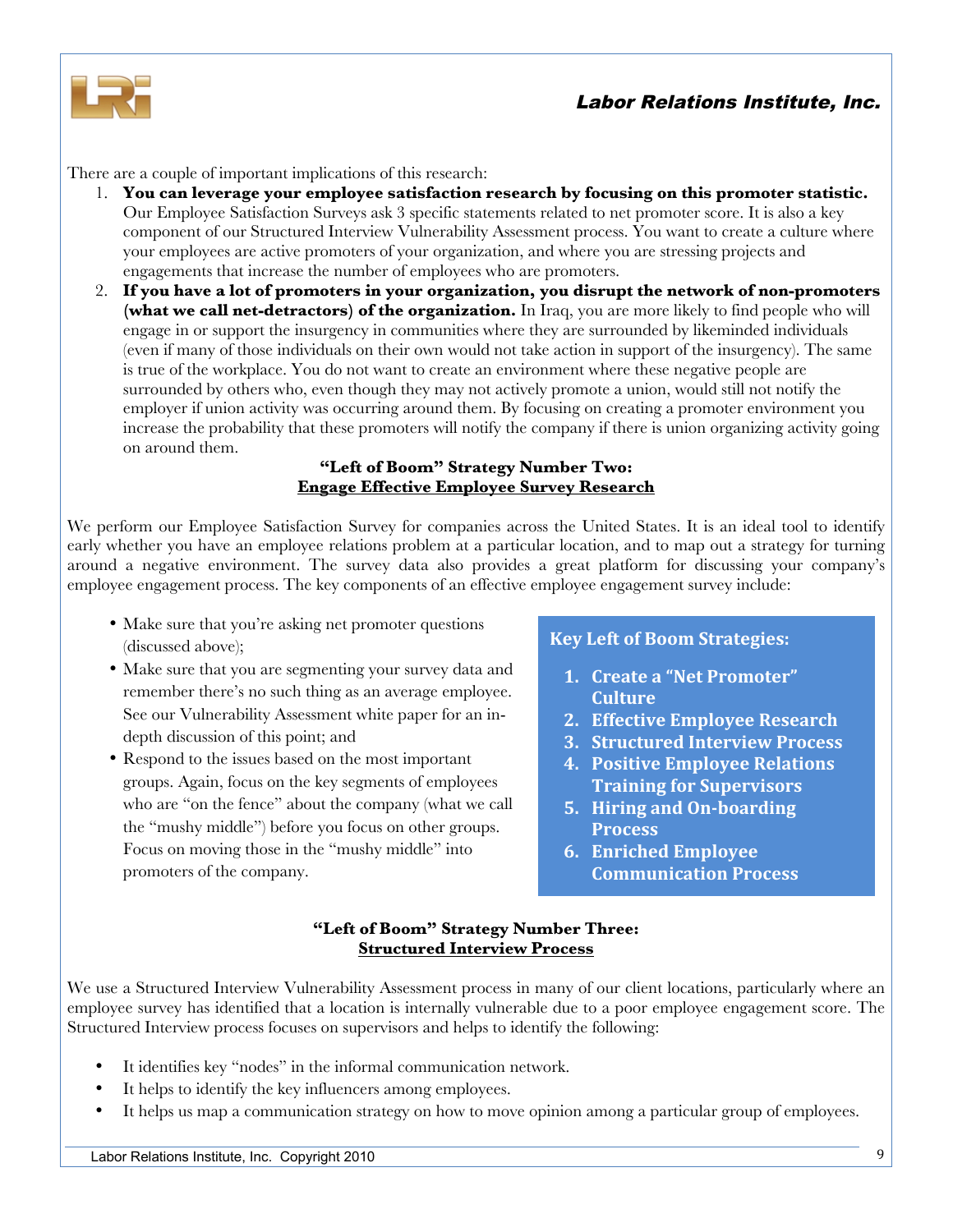



- It helps with issue identification.
- It helps evaluate the strength (or weaknesses) supervisors.

This Structured Interview process is highly detailed and focuses on multiple dimensions of vulnerability, not simply whether employees like the company or not. It is a highly sophisticated yet practical tool that can provide an added level of detail to the information provided by an employee survey process.

#### **"Left of Boom" Strategy Number Four: Positive Employee Relations Training for Supervisors**

Employees generally don't have a problem with their company, they have a problem with their supervisor. This is what tips most employees to become net-detractors and creates and environment conducive to union intrusion or other problems. Supervisors are often employees promoted from line work, so they have a solid knowledge about how work is performed within their sphere of experience, and this is good. However, these supervisors do not necessarily have training or experience in how to effectively supervise and manage others.

In addition to the "firewall" or "pushback" training discussed above as part of your "Right of Boom" strategy, your organization should spend a significant amount of its training resources on teaching supervisors and managers how to lead in a positive way. We have designed two types of training to meet this objective:

- Online Active Interval training
- Trip Wire<sup>TM</sup> training

The active interval training is designed to teach supervisors how *not* to be a jerk. The modules teach frontline leaders how to engage employees in a positive way. This training is based on spaced, selfpaced repetition, with direct-report accountability, so that the core components are reinforced over time.

**Active interval training is designed to teach supervisors how** *not* **to be a%jerk.%The%Trip%WireTM%training,% on the other hand, is designed to teach%supervisors%and%managers% how to recognize behavior change in the workplace before it spirals out of control into a "Boom" event.** 

The Trip Wire<sup>TM</sup> training, on the other hand, is designed to teach

supervisors and managers how to recognize behavior change in the workplace before it spirals out of control into a "Boom" event. This training is based on simulation so that supervisors and leaders can feel in a real, experiential way how these events unfold, and can think about how behavior might change because of those events.

The active interval training is the farthest "Left of Boom" training, but both are valuable in both preventing and detecting unrest that could lead to a boom event.

#### **"Left of Boom" Strategy Number Five: Hiring and On-Boarding Strategies**

It is vitally important that you get the right people on the bus to begin with. Employee engagement is certainly important. Teaching supervisors how to be effective leaders is a critical component. However, many times the lack of engagement is not so much the way employees are treated, but rather that you have a square peg in a round hole. If you have the right people "on the bus" to begin with, your engagement training is much more useful and effective.

Additionally, the orientation and on-boarding process provides the first (and prime) opportunity for the company to present its philosophy with respect to work environments, and particularly, unions. The messaging should reinforce the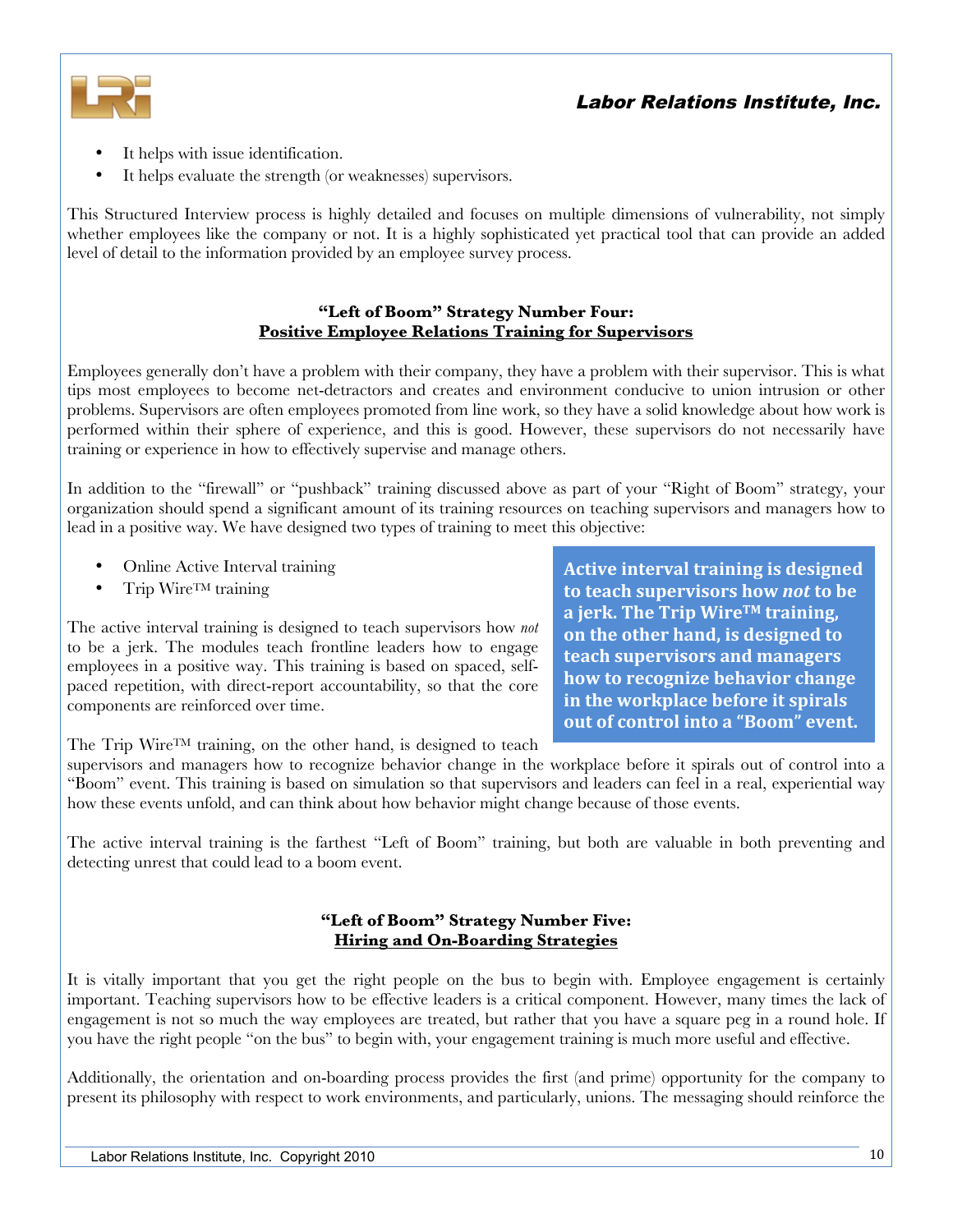

desire for, and benefits of, a direct relationship between all levels of management and the employee. Companies that have high external vulnerability should also include a message about the company's position on unions.

The action items for this strategy are:

- A well-mapped-out hiring process that focuses primarily on getting people who are a good cultural fit into your organization, in addition to the skill level they possess for a particular job. This is addressed superbly by Jim Collins' *[Good To Great](http://www.amazon.com/Good-Great-Companies-Leap-Others/dp/0066621003/ref=sr_1_1?ie=UTF8&s=books&qid=1270140998&sr=8-1)* concept of getting the right people on the bus, or Bradford Smart's *[Topgrading](http://www.amazon.com/Topgrading-Leading-Companies-Coaching-Keeping/dp/B000BOB2SO/ref=sr_1_1?ie=UTF8&s=books&qid=1270141027&sr=1-1)* approach to talent acquisition and training.
- The on-boarding process should be designed to effectively communicate the company's cultural expectations and make sure that the company's "DNA" is passed to each employee very early in the process.
- New hire orientation video that can help not only the employee, but also the employee's family and friends to know and understand the company's story and how the employee fits into that story.
- A direct relationship message that is repeated throughout the orientation process and emphasizes the importance of that direct relationship.

### **"Left of Boom" Strategy Number Six: An Enriched Employee Communications Process**

It is critically important that the direct relationship message be repeated regularly and in multiple channels. We recommend that our clients use an employee centered website and develop a direct relationship "internal PR" campaign. The campaign should be a regular component of how managers and supervisors talk to employees about the relationship between the company and employees. This communication should be completely independent of anything said about unions. The goal is to have this core message of working directly together so much a part of the way employees interact with the business that the idea of having a third party interfering with that relationship is rejected out of hand.

**Warning**: this is not something that can just be said once. It must become part of the very fabric of the company culture and reinforced repeatedly. To this end, companies should consider how they could employ all new-media or Web 2.0 tools to accomplish this objective. We recommend at a minimum moving to a dynamic web site (where content changes constantly, thus drawing employees back to it to interact with it). Also consider utilizing additional Web 2.0 applications such as RSS feeds, SMS messaging, and other social media tools.

### **Conclusion**

These strategies are just the beginning of a comprehensive "Left of Boom" strategy. Your program will certainly be unique to your own organization, but this is a good road map for how to begin that process. Make sure that you are focusing at least half of your attention, if not more, on the "Left of Boom" strategies. That will have two important impacts on your company: First, it will reduce the likelihood of the "Boom" in the first place. Second, whatever "Right of Boom" strategies you employ will be much more effective if you have laid the groundwork by having a strong "Left of Boom" framework already in place.

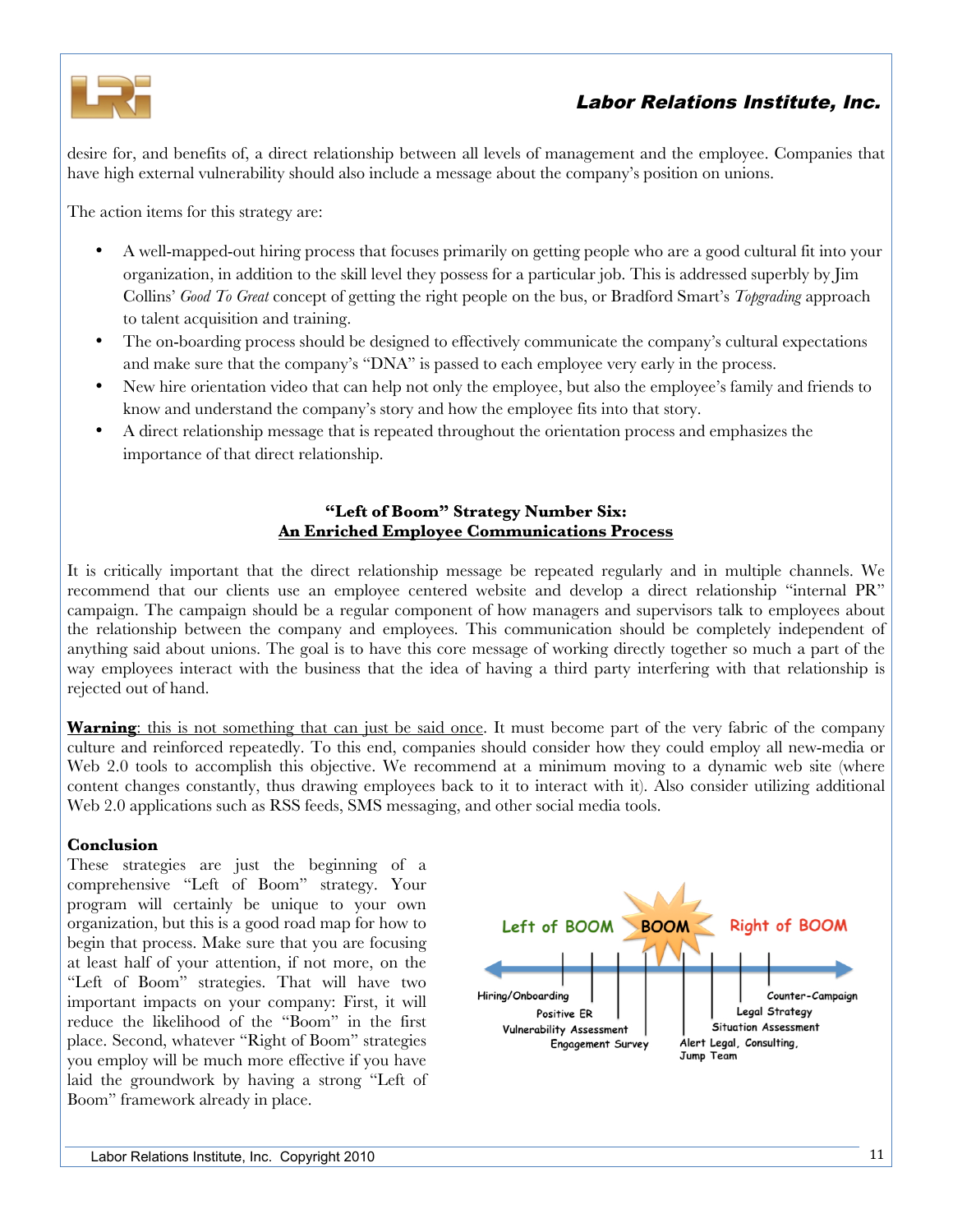

### **WHAT TO DO NEXT?**

**Where do your current tactics fit on the Left of Boom/Right of Boom framework? What tactics are you missing for an effective "Left of Boom" strategy? Discover your gaps during our 30-minute "Left of Boom" Strategy Audit (it's FREE).**

Our organization has had more than 10,000 successful engagements with companies of all sizes in helping them to respond both "Right of Boom" to negative employment events like union organizing campaigns, and "Left of Boom" to create and extend a positive employee relations environment. If you'd like to talk to Phil Wilson, author of the acclaimed *[The Next 52 Weeks: One year to transform your work environment](http://lrionline.com/store/publications/52-weeks-year-transform-workplace)*, we offer new clients a **FREE** *30-Minute "Left of Boom" Audit,* conducted over the phone with you and your key staff. Here is what we accomplish during this fastpaced, no-nonsense session:

**• An evaluation of your current practices and where they fit on the Left of Boom/Right of Boom timeline:** Are most of your efforts focused "Right of Boom?" Mistakenly labeling "Right of Boom" tactics as "Left of Boom" can leave huge gaps in your Positive Employee Relations strategy.

**• An explanation and assessment regime for a net promoter culture:** How do you know if you have a net promoter culture? Focusing your attention on the wrong group of employees can blow up in your face. Learn to identify the right group, and how to coach them into becoming promoters.

**• How do you properly add missing "Left of Boom" tactics to your overall strategy:** Is there a wrong way to implement employee engagement surveys? Understanding the proper sequencing and timing of various "Left of Boom" strategies will produce the greatest return on your "Left of Boom" strategy investment.

**• Communication strategies that connect with your workforce and deliver the right message:** Does my employee web site stink? There are multiple ways to draw employees consistently back to your communication site. Learn which ones fit your workforce, and how to couch your messaging in a way that reinforces a direct relationship between you and your employees.

The **30-Minute "Left of Boom" Audit** is not a sales presentation; it consists of the best intelligence we can supply in a thirty-minute time span, honed from 30 years of experience with other companies' "lessons learned." There is no charge for this call, but the call must be strictly limited to 30 minutes. We would very much like to talk to your organization about the strategies that you already employ and to discuss ways that you could improve your "Left of Boom" strategy.

To secure a time for this consultation, please call Tammy Swinford at 800-888-9115 and she will advise you regarding available time slots. She will also provide you with a pre-consultation questionnaire that will prepare both you and us to get maximum value in the shortest amount of time.